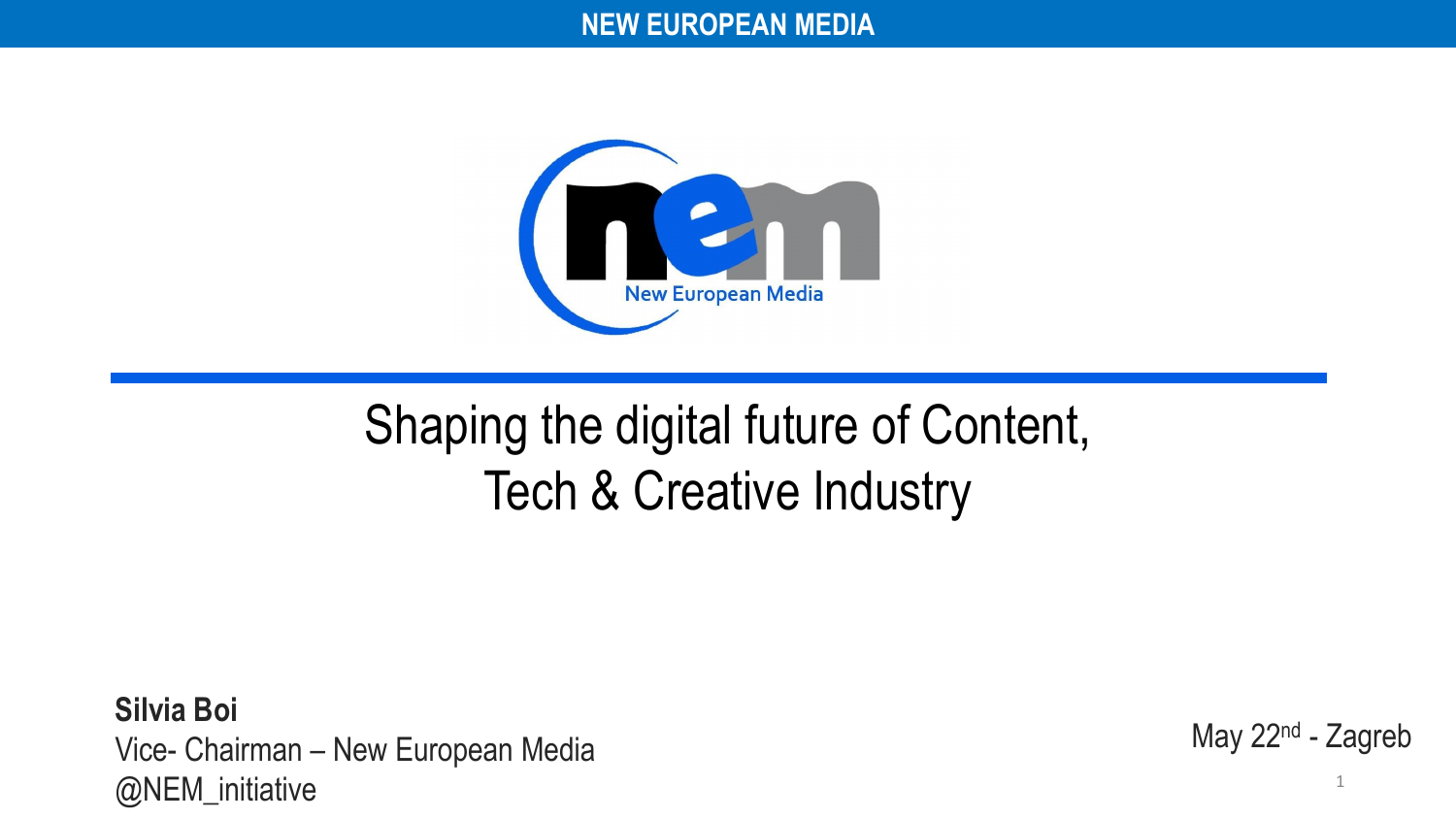### **NEM Objectives 2018-2020**

- To make **NEM:**
	- **more participatory**
	- **more visible**
	- **more representative**
	- **more effective**
	- **self-sustainable**

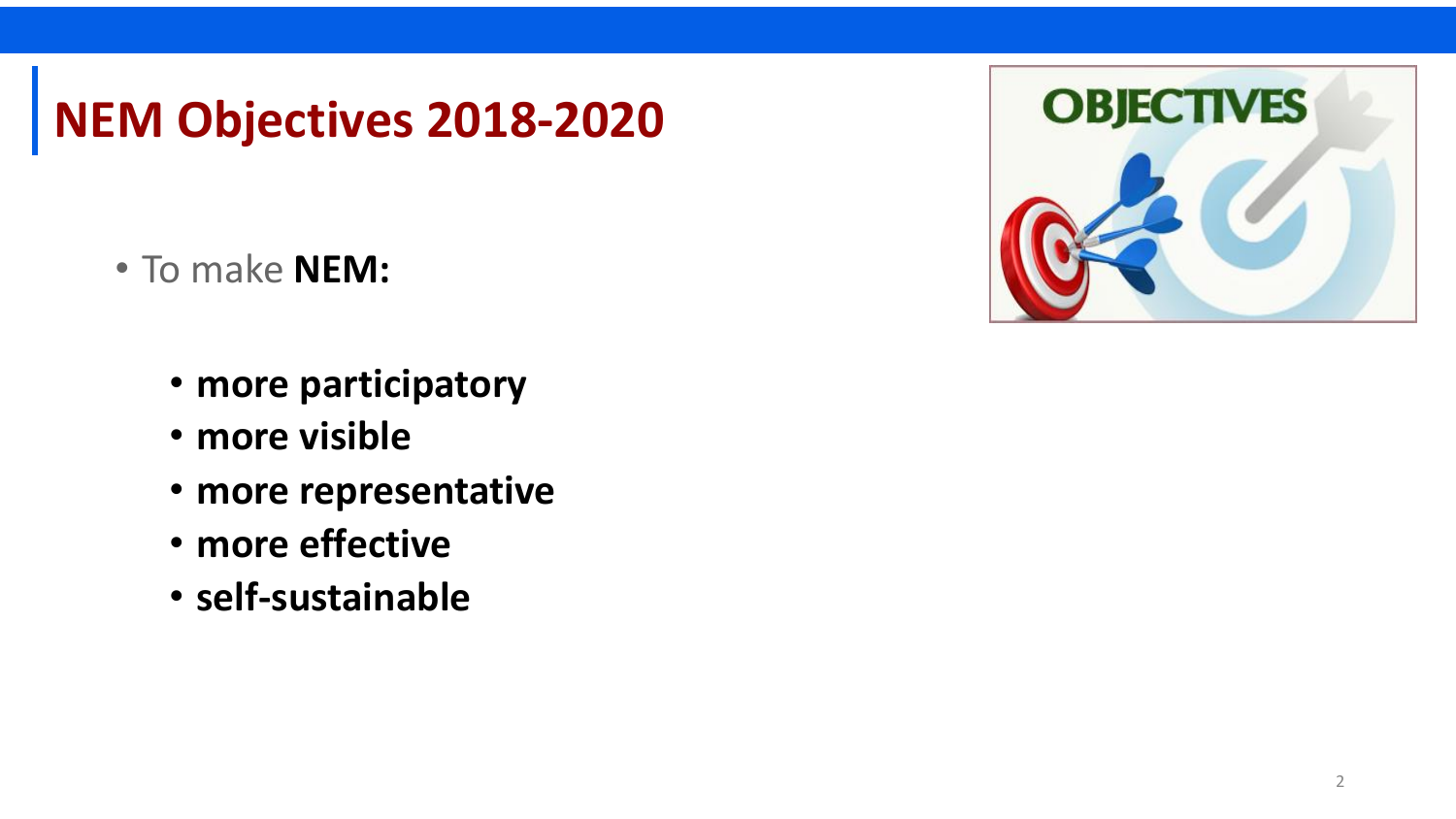### **NEM new offers under discussion**

### • **Consultancy on EC opportunities: i.e.**

- **Help desk**
- **Matchmaking platform:**
	- **Partner search**
	- **Proposal writing support**
	- **Coordination & Management**
	- **Business models**
- **Repository of focused EC projects**
- **Contribution to the EC strategy/SRIA**
- **Research on specific topics**
	- **Participation on periodic thematic workshops**
	- **Scientific articles writing**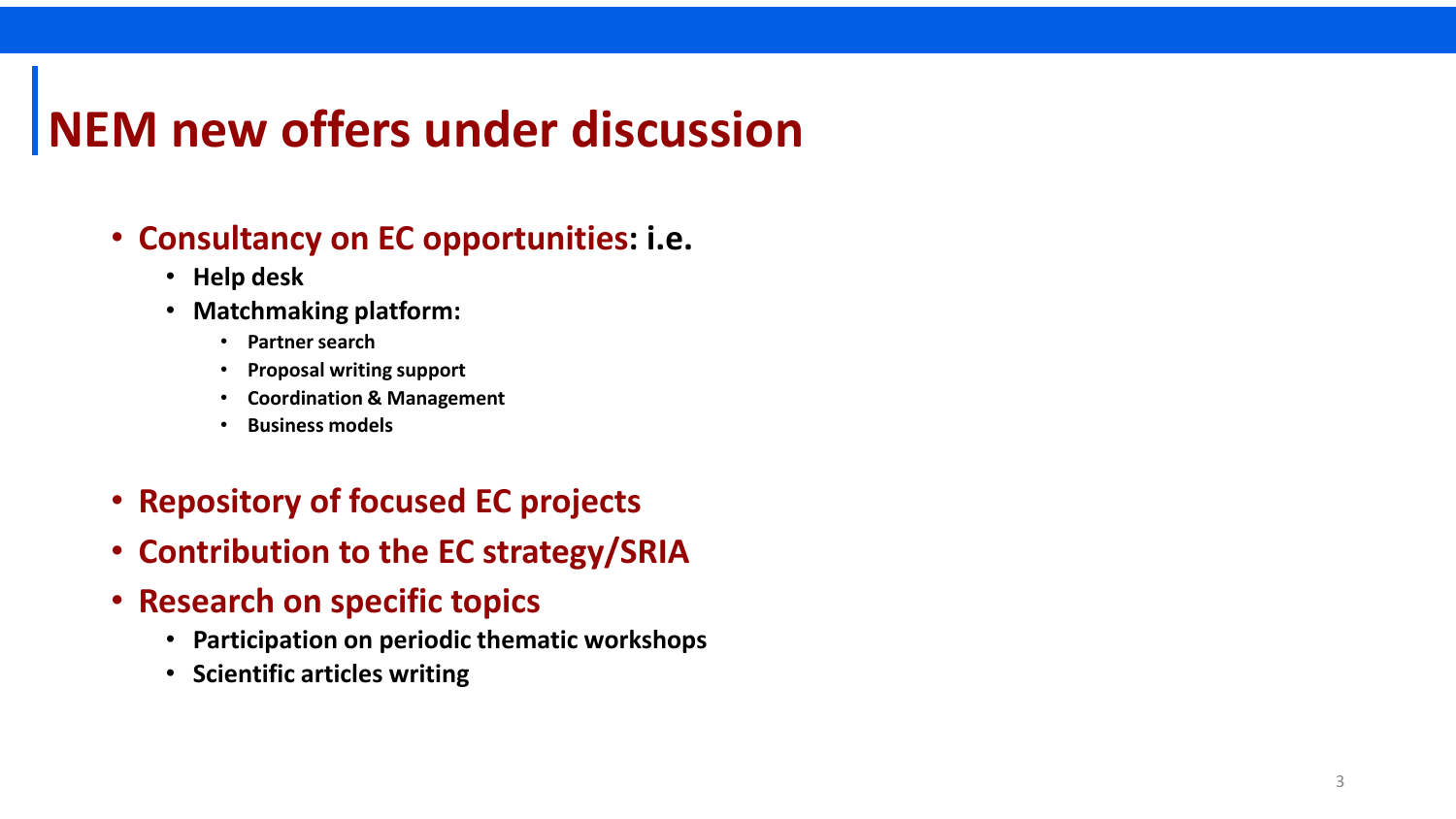### **Questions:**

- 1. Which are the services NEM should provide to its members? What do you expect as member of NEM and what you think is needed to increase NEM offer? Which are the services you are willing to receive or provide from/to NEM, if you had to pay a light membership fees?
- 2. NEM is defining a sustainability strategy in order to be able to build up and provide services to its members. Do you think would be feasible to apply a fee? Which kind of fee are you willing to pay? Do you agree to have different level of fee?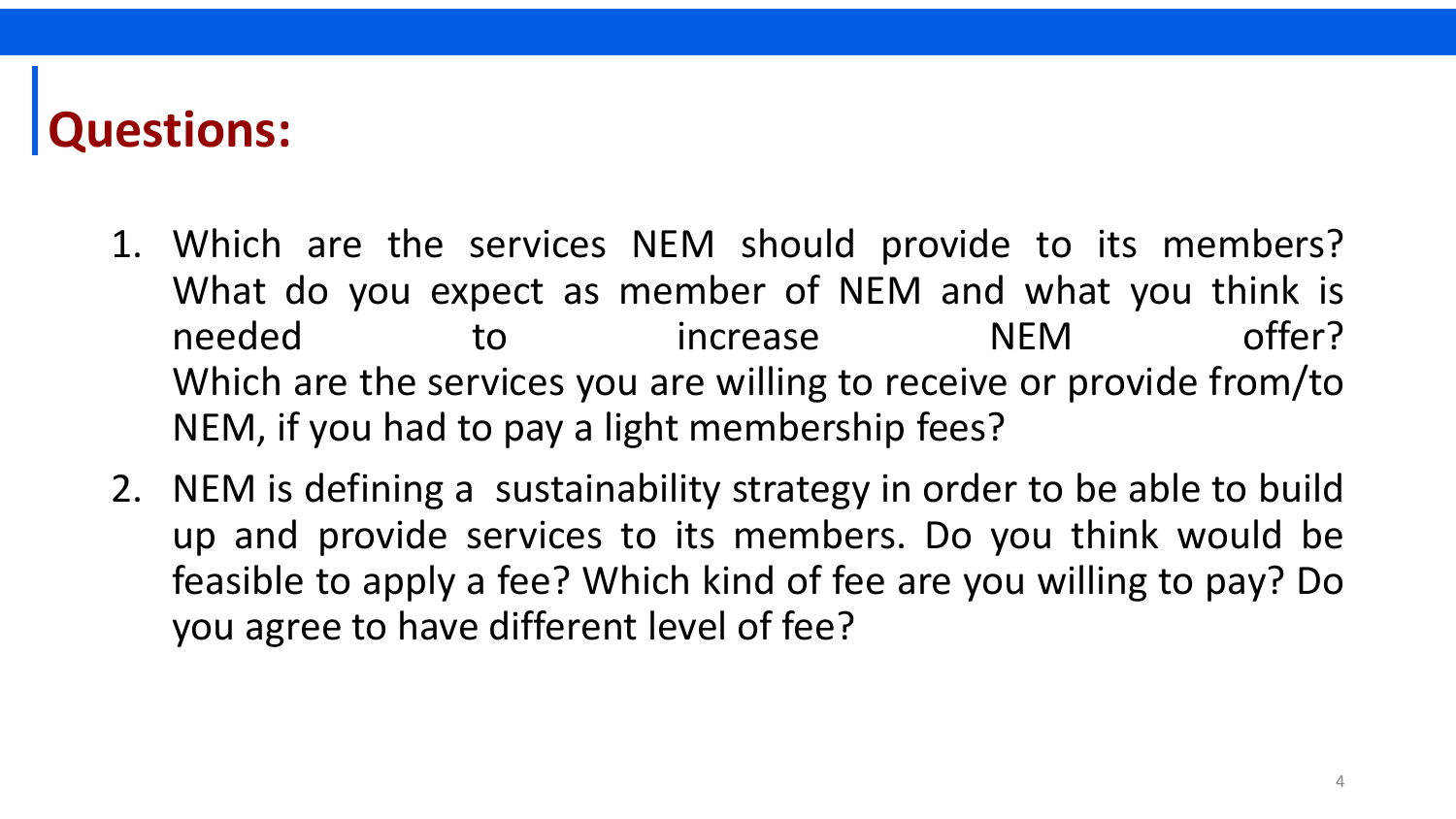### **Metodology**

- 1. You are free to decide in which table you want to contribute
- 2. If you want to move from one table to another you can
- 3. Whoever comes is the right people
- 4. Whatever happens is the only thing that could have
- 5. Each table has a moderator (Mike and Simona) but one volunteer is requested to take notes and report the results at the end of the session into the plenary